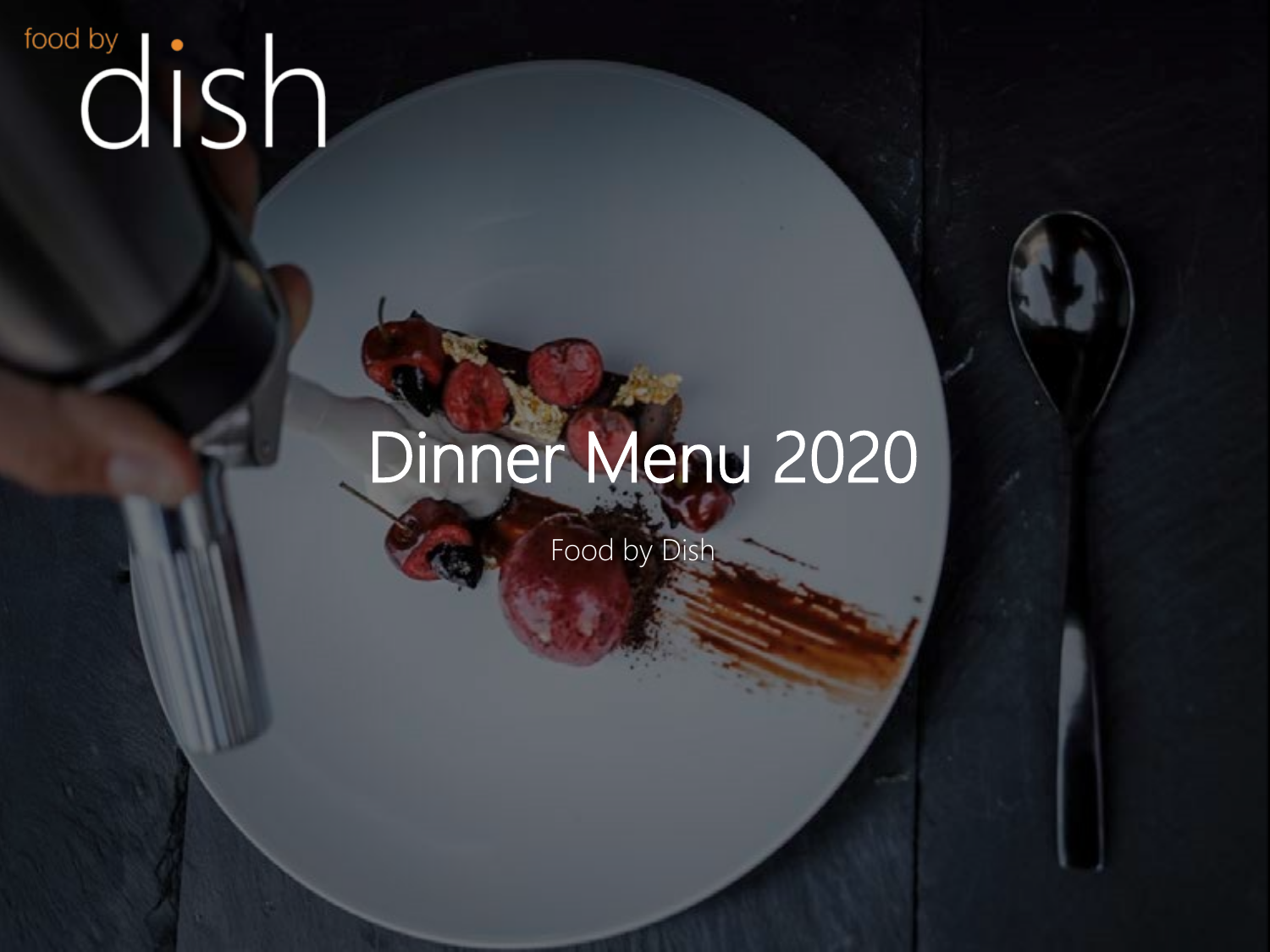## Starter Course Menu

## **Meat**

Ham hock terrine, roasted pineapple, chilli, coriander, gingerbread

Pressing of smoked chicken, chicken liver parfait, burnt apple, sweet and sour radish

Zataar spiced beef carpaccio, tahini, pomegranate glazed sticky beef, crispy parsnip skin

Game terrine, heritage beetroots, pain d'epice, charred grapefruit

### **Fish**

Lime leaf poached salmon, jeweled cauliflower cous-cous, yuzu Devonshire crab, saffron mayo, citrus cured fennel, pear Trout crudo, wasabi crème fraiche, cucumber, salmon roe Mackerel, salsify, grape relish, vanilla

### Vegetarian

Burrata, beetroot tartare, raddicio, blood orange, fennel Spiced butternut squash gazpacho, smoked ricotta, toasted pumpkin seeds, maple Salt baked Jerusalem artichokes, crème fraiche pannacotta, sweet & sour pear Rosary ash goats' cheese, roasted cauliflower, pickled purple cauliflower, red grapes, caper and raisin dressing



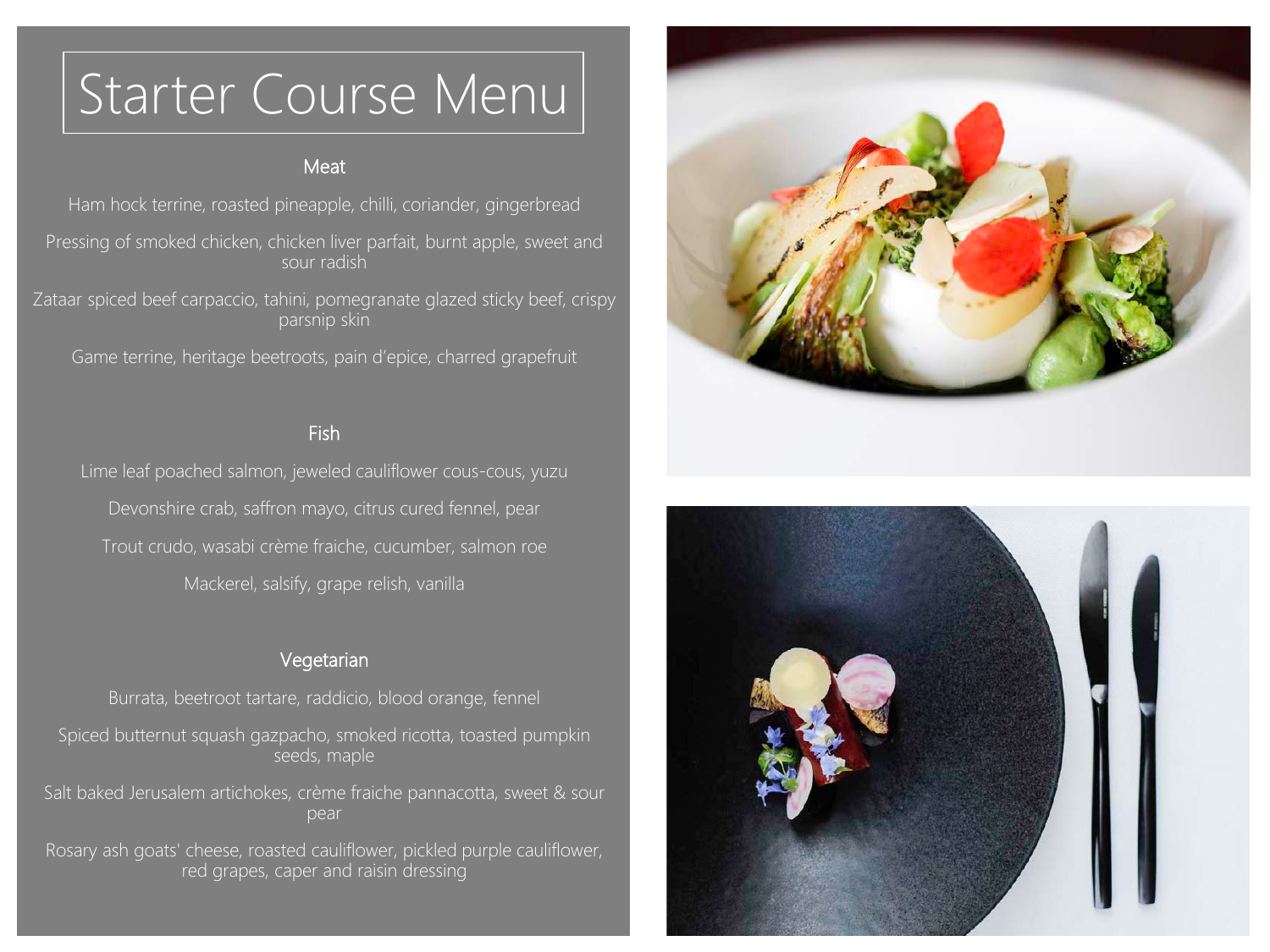## Main Course Menu

#### Meat

Lamb rump, shoulder croquette, whipped goats curd, charred leeks, truffle Glazed beef short rib, baby parsnips, black cabbage, baby onions Poached chicken breast, mini Kiev, sprouting broccoli, kohlrabi, turnip tops Venison eye fillet, Bolognese, heritage beetroot, pickled blackberries, dark chocolate

## **Fish**

Cured salmon fillet, dill and cream cheese stuffed artichoke, sea herbs, monks' beard Sea bream, wild mushroom orzo, seaweed, caper and brown shrimp beurre noisette Brown butter poached halibut, confit celeriac, hazelnut pesto, chive beurre blanc

## Vegetarian

Wild mushroom and goats curd pithivier, charred leeks, potato puree Black cabbage and pecorino donut, baby parsnips, roasted shallot Hazelnut roast, sprouting broccoli, kohlrabi, shaved chestnut Heritage beetroot wellington, purple kale, pickled blackberries Black bomber cheese doughnut, red quinoa, truffled cauliflower Miso glazed aubergine, pickled plums, kombu dashi.